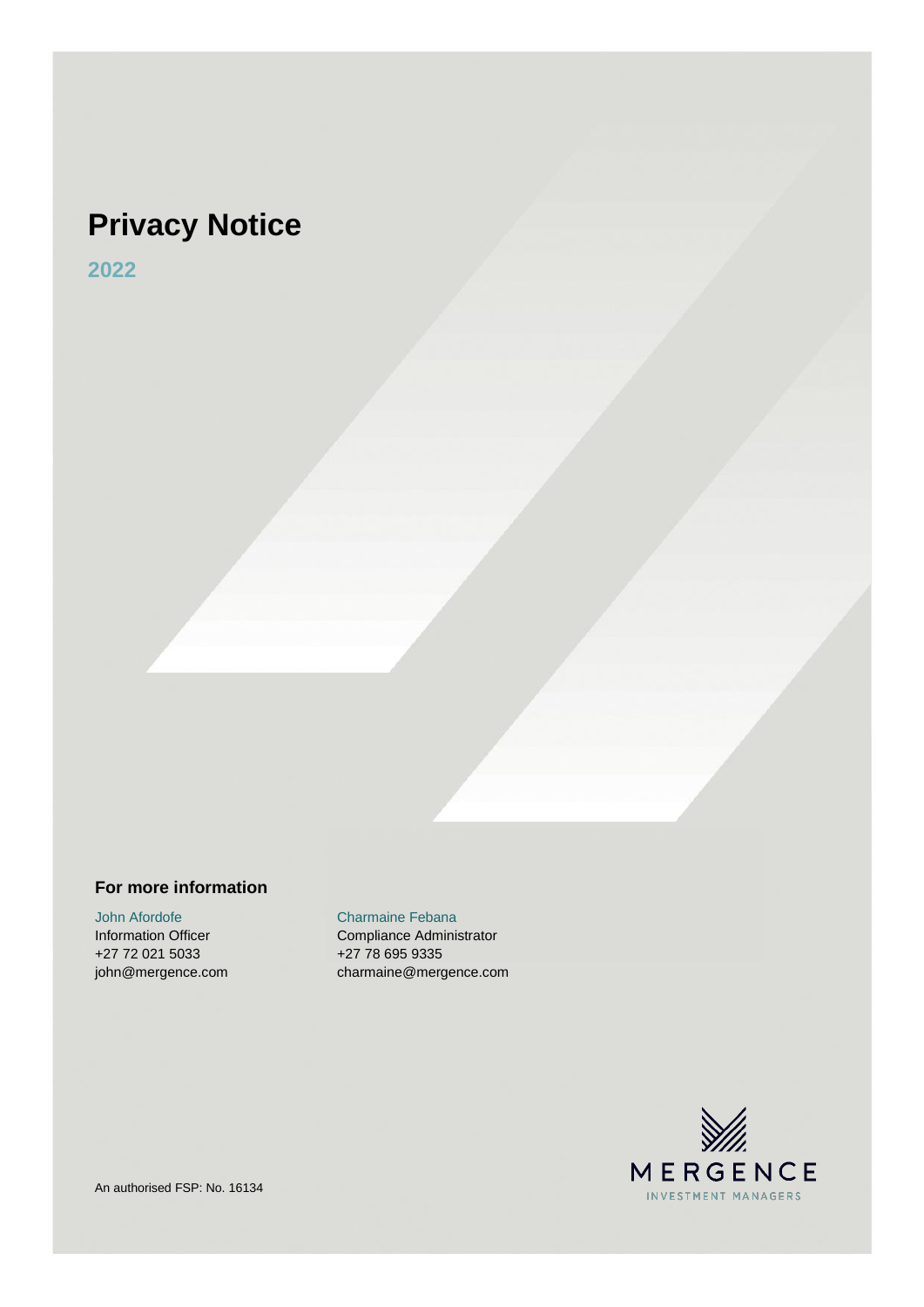

## **Contents**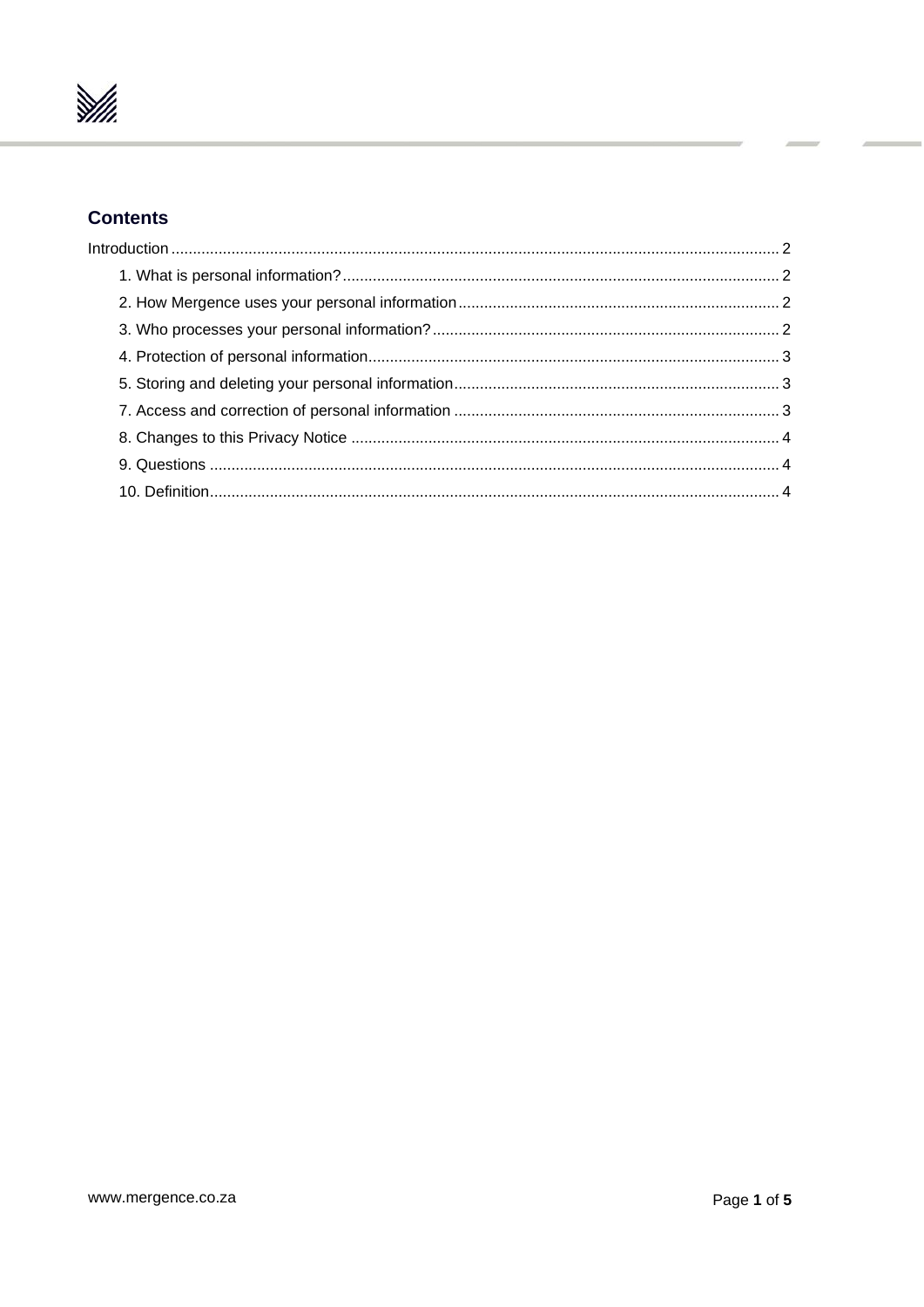

#### <span id="page-2-0"></span>**Introduction**

Respecting and protecting your personal information is very important to us. It is your Constitutional right to have your personal information protected; it is also good business practice as well as a legal requirement in terms of the Protection of Personal Information Act ("POPIA") from 1 July 2021. We take the requirements and content of POPIA very seriously.

For the purposes of this notice, 'Mergence'' means Mergence Group (Pty) Ltd and all of its subsidiaries and associated companies.

### <span id="page-2-1"></span>**1. What is personal information?**

Personal information is information relating to a natural or juristic person which can be used to identify or contact them. Personal information can be almost any information that is associated with an identifiable living individual. This personal information can include correspondence, recordings, images, alpha -numerical identifiers and combinations of these.

Please refer to the definition at the end of this notice.

#### <span id="page-2-2"></span>**2. How Mergence uses your personal information**

We will use information only for the purposes for which it was collected or agreed to. This includes the following purposes:

- 1. To provide relevant product and services to you
- 2. To meet a legal or regulatory requirement
- 3. For audit and record keeping purpose.
- 4. For reporting and administration;
- 5. For research purposes or
- 6. To communicate directly with you to maintain our relationship.

#### <span id="page-2-3"></span>**3. Who processes your personal information?**

Mergence will process your information; in the event that Mergence may need to share your personal information with third party service providers for the relevant services to be provided to you, we will take all reasonable measures to ensure that this is done in accordance with the Act.

We will not sell, rent, or lease mailing lists or other customer data to others, and we will not make your personal information available to any unaffiliated parties, except our approved agents, suppliers, and contractors, or as otherwise described in this Privacy Notice.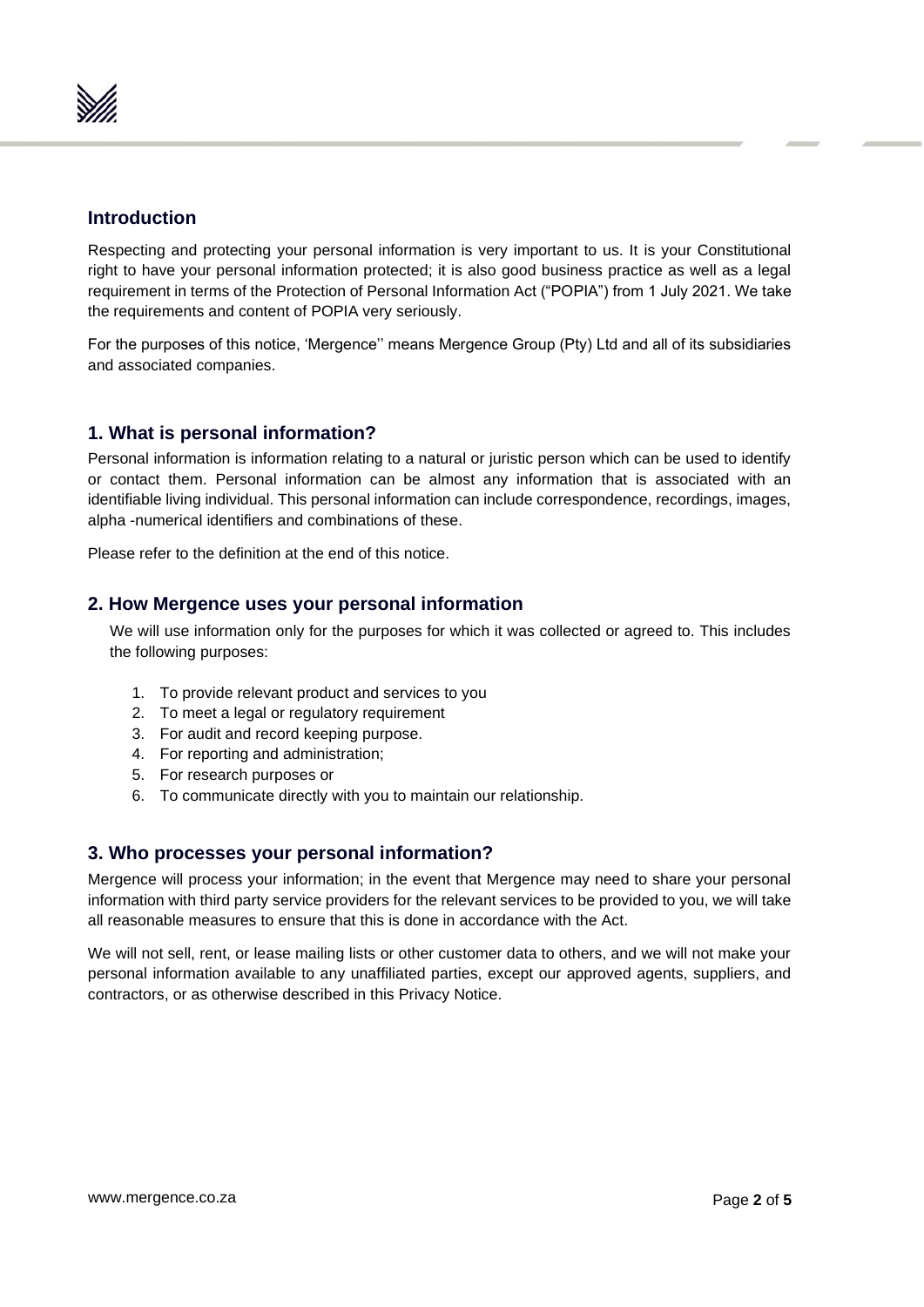

#### <span id="page-3-0"></span>**4. Protection of personal information**

Mergence values the information that you choose to provide to us and will therefore take all reasonable steps to protect your personal information from loss, misuse or unauthorised alteration.

We maintain administrative, technical, and physical safeguards to protect your personal information.

Mergence endeavours to implement data protection/privacy regulations, laws and industry best practices in respect of security around personal information.

#### <span id="page-3-1"></span>**5. Storing and deleting your personal information**

Personal information of data subjects will be held as long as is necessary in line with the purposes for which it was collected. The length of the storage period is determined by relevant local data protection law and regulations.

We will delete your personal information once it is no longer required for processing purposes. Where regulatory requirements require us to keep your personal information for a longer period we will be obliged to do so.

#### <span id="page-3-2"></span>**7. Access and correction of personal information**

You have a right to have a copy of your personal information by contacting the Mergence Information Officer, details of whom can be found below.

You also have a right to require that any inaccurate personal information that we hold on you is corrected.

| <b>Information Officer</b>        | Fabian De Beer                        |
|-----------------------------------|---------------------------------------|
| <b>Deputy Information Officer</b> | John Afordofe                         |
| Email                             | popia@mergence.co.za                  |
| <b>Postal address</b>             | PO Box 8275, Roggebaai, 8012          |
|                                   | 2nd Floor, Cape Town Cruise Terminal, |
| <b>Business/Street address</b>    | Duncan Road, V&A Waterfront,          |
|                                   | Cape Town, South Africa, 8001         |
| <b>Phone number</b>               | Tel +27 21 433 2960                   |